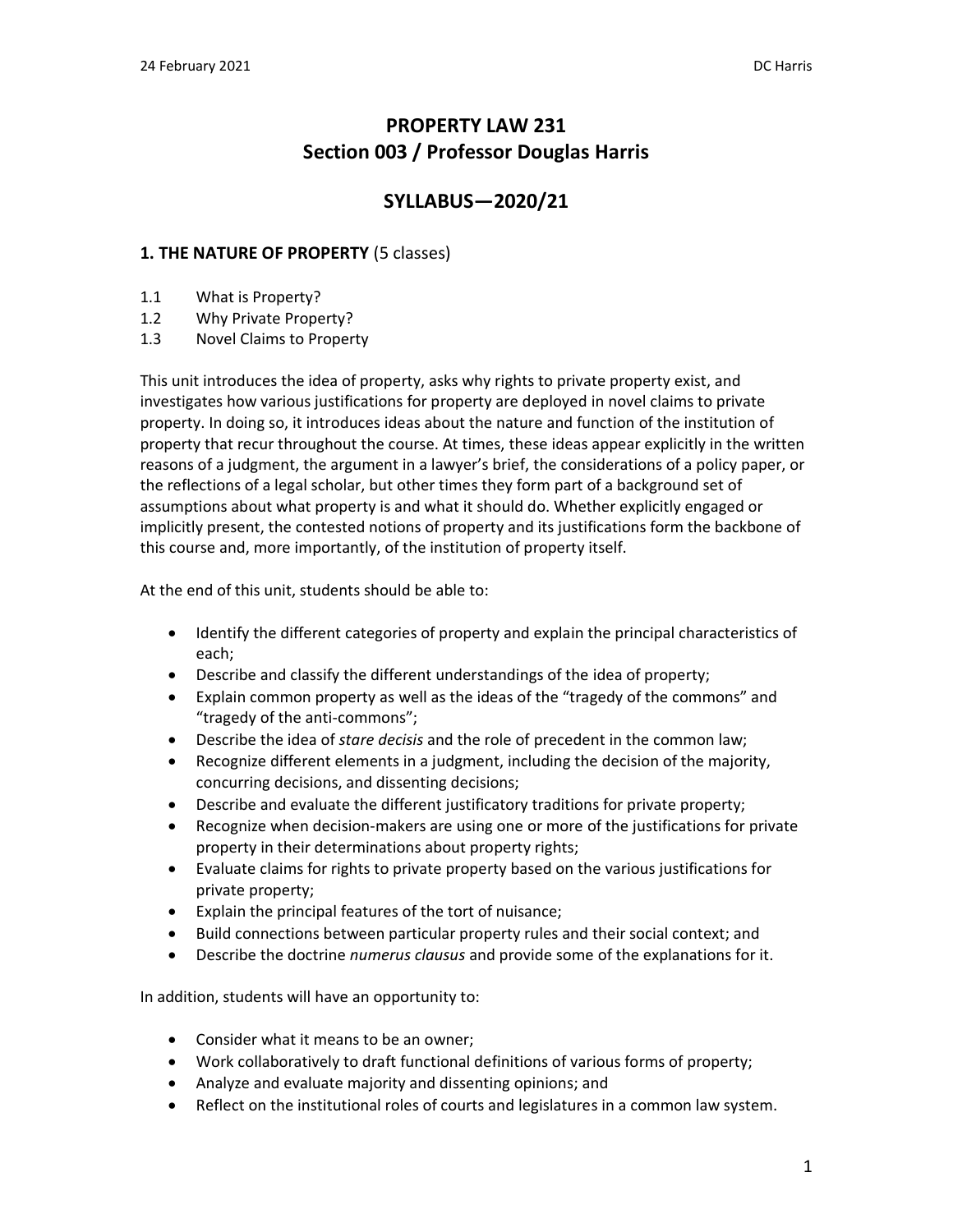### **1.1 What is Property?**

Cheryl Harris, "Whiteness as Property" (1993) 106 Harvard Law Review 1707, at 1709-24 *Property Law Reader 4 th* , iii-v, 1-29

MacPherson, "The Meaning of Property" Merrill, "Property and the Right to Exclude" *Yanner v Eaton Harrison v Carswell [Labour Relations Code](http://www.bclaws.ca/civix/document/id/complete/statreg/96244_01)*, s 66

### **1.2 Why Private Property?**

*Property Law Reader 4th* , 29-41, 449-459 Lewis, "The Right to Private Property" Graben, "Lessons for Indigenous Property Reform" [Nisga'a Final Agreement](https://www.rcaanc-cirnac.gc.ca/eng/1100100031292/1542998607479), Chapter 3, ss 1-5 (pp. 31-32) *[Nisga'a Lands Designation Act](http://nisgaanation.ca/legislation/nisgaa-lands-designation-act)*, NLGSR 2000/14, s 1 *[Nisga'a Village Entitlement Act](http://nisgaanation.ca/legislation/nisgaa-village-entitlement-act)*, NLGSR 2000/13, ss 1-4 *[Nisga'a Nation Entitlement Act](http://nisgaanation.ca/legislation/nisgaa-nation-entitlement-act)*, NLGSR 2000/12, ss 1-4 [Nisga'a Land Title System Considerations and Challenges](https://www.nisgaanation.ca/sites/default/files/Nisga_a_Land_Title_System_Considerations_and_Challenges_Jan_07_0.pdf) (17 January 2007), p 1 *[Nisga'a Landholding Transition Act](http://www.nisgaanation.ca/legislation/nisgaa-landholding-transition-act),* NLGSR 2009/02, ss 3-4 *Nisga'a Landholding Transition Act [press release](http://www.nisgaanation.ca/nisgaa-landholding-transition-act)* (n.d.)

### **1.3 Novel Claims to Property**

*Property Law Reader 4 th*, 41-74 *International New Service v Associated Press Victoria Park Racing and Recreation Grounds Ltd. v Taylor Moore v The Regents of the University of California* [US Patent No. 4,438,032](http://patft.uspto.gov/netacgi/nph-Parser?Sect1=PTO1&Sect2=HITOFF&d=PALL&p=1&u=/netahtml/PTO/srchnum.htm&r=1&f=G&l=50&s1=4,438,032.PN.&OS=PN/4,438,032&RS=PN/4,438,032)

### **2. PROPERTY IN PERSPECTIVE** (5 classes)

This unit considers the sources of property law in Canada, investigates the conflicts over public space between those who have homes and those who are homeless, and analyzes the various constitutional and non-constitutional protections for private property in Canada.

- 2.1 Sources of Property Law
- 2.2 Property, Class, and Poverty
- 2.3 Protections for Property

At the end of this unit, students should be able to:

• Explain the multiple sources of Canadian property law in the common law jurisdictions;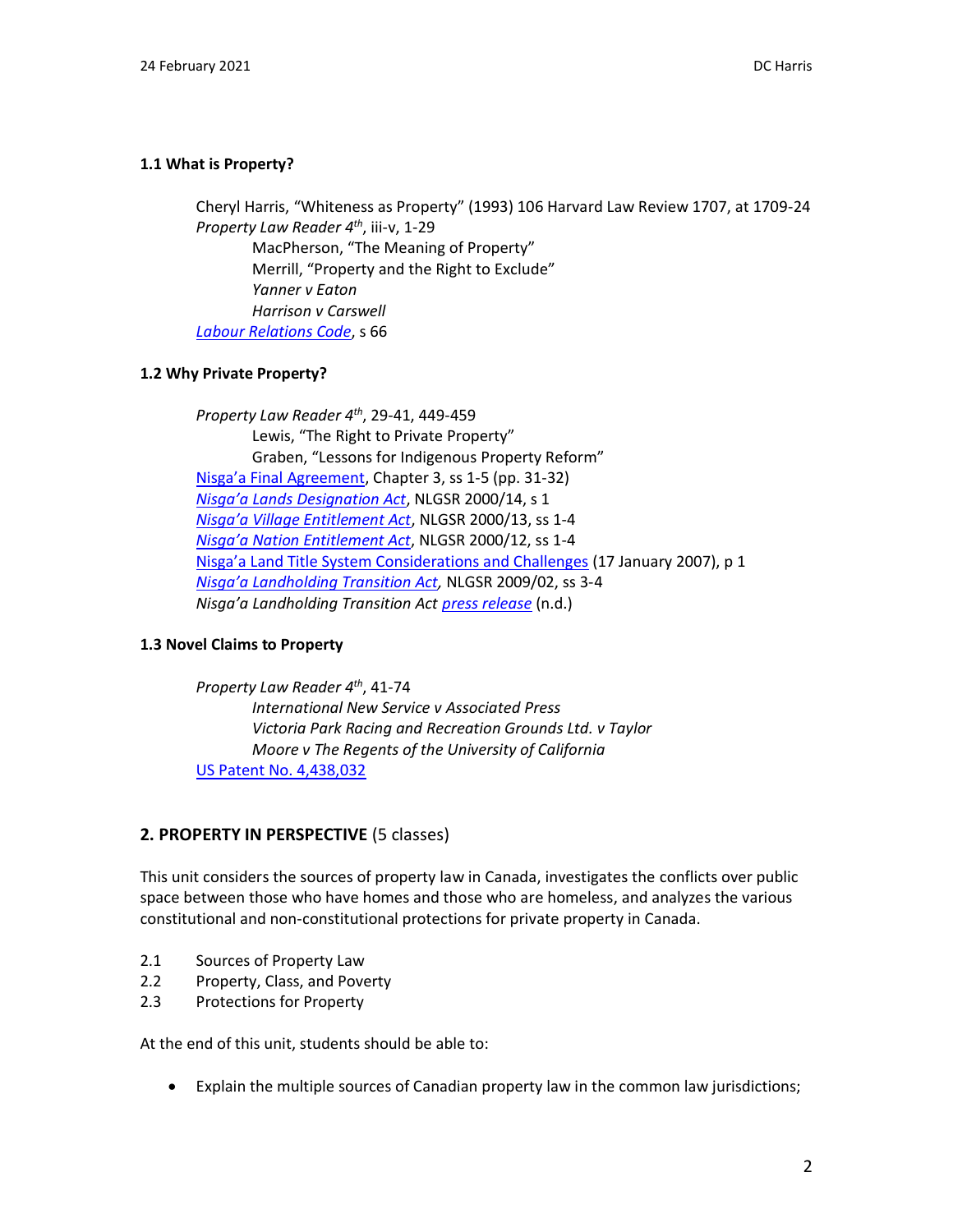- Identify some of the principles within certain Indigenous societies that govern human relationships with the non-human world;
- Describe the basic categories within the law of property in the common law;
- Explain the doctrine of tenure and its continuing relevance in Canadian property law;
- Explain the doctrine of reception and identify the date of reception in British Columbia;
- Assess the different ways in which those with, and those who are largely without, private property use public land;
- Specify various constitutional and non-constitutional protections for private property in Canada;
- Explain the differences between expropriation and constructive expropriation (regulatory takings); and
- Recognize possible effects of international trade agreements on the future development of constructive expropriation doctrine in Canada.

In addition, students will have an opportunity to:

- Share examples of the issues that arise from conflicting uses of public spaces; and
- Consider different constitutional provisions that protect private property and different approaches to the public regulation of private property.

### **2.1 Sources of Property Law**

### **A. Indigenous Legal Traditions**

*Property Law Reader 4 th* , 75-80 Borrows, *Recovering Canada [Te Urewere Act](http://www.legislation.govt.nz/act/public/2014/0051/latest/whole.html) 2014* (NZ) 2014 No 51, ss 3, 11(1), 12(1), 13, 16-17 *[Te Awa Tupua \(Whanganui River Claims Settlement\) Act 2017](http://www.legislation.govt.nz/act/public/2017/0007/latest/whole.html)* (NZ) 2017 No 7, ss 3, 10, 13-14, 18 Jacinta Ruru, "[In New Zealand, this river and park are legal persons](https://www.youtube.com/watch?v=3zAPwaOYjQU)" TEDxChristchurch 16 November 2017 [14:32 video]

*Nulh Ghah Dechen Ts'edilhtan* (["Tsilhqot'in Nation Wildlife Law"](http://www.tsilhqotin.ca/Portals/0/PDFs/Press%20Releases/TsilhqotinNationNGDT-WildlifeLaw%20%282%29.pdf)), Preamble, ss 1-7

### **B. English Common Law**

*Property Law Reader 4 th* , 96-115 Butt, *Land Law* Ziff, "Warm Reception in a Cold Climate" Chambers, *Introduction to Property Law in Australia [Law and Equity Act](http://www.bclaws.ca/EPLibraries/bclaws_new/document/ID/freeside/00_96253_01)*, RSBC 1996, c 253, s 2 *[Wills, Estates and Succession Act,](http://www.bclaws.ca/civix/document/id/complete/statreg/09013_01)* SBC 2009, c 13, ss 20-23, 60 *[Escheat Act](http://www.bclaws.ca/EPLibraries/bclaws_new/document/ID/freeside/00_96120_01)*, s 1

**2.2 Property, Class, and Poverty**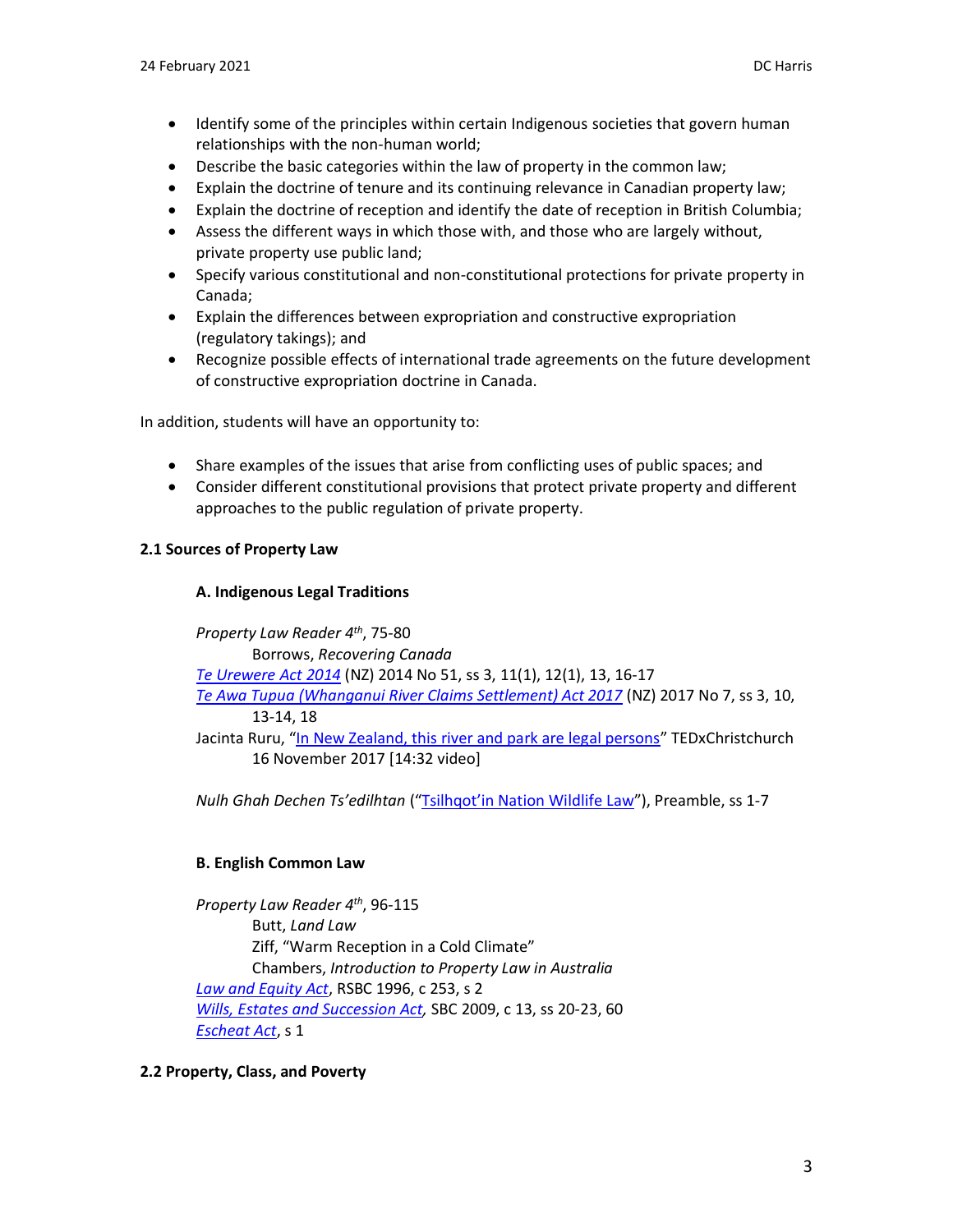*Property Law Reader 4 th*, 115-137 Waldron, "Homelessness and the Issue of Freedom" Ellickson, "Controlling Chronic Misconduct in City Spaces" *Victoria (City) v Adams* City of Vancouver Park Board, "Parks Control By-law Updates – [Temporary Shelter in](https://parkboardmeetings.vancouver.ca/2020/20200713/REPORT-ParksControlBylaws-TemporaryShelter-20200713.pdf)  [Parks"](https://parkboardmeetings.vancouver.ca/2020/20200713/REPORT-ParksControlBylaws-TemporaryShelter-20200713.pdf) (7 July 2020) [International Covenant on Economic, Social and Cultural Rights,](http://www.ohchr.org/EN/ProfessionalInterest/Pages/CESCR.aspx) Article 11.1 *[Here at Home: Evicted](https://www.nfb.ca/film/at_home_evicted/)* (National Film Board of Canada, 2012), 4 mins.

### **2.3 Protections for Property**

### **A. Constitutional Protections**

*Property Law Reader 4th*, 137-142 Ziff, "Taking Liberties" *Constitution of the Republic of South Africa, 1996*, s 25

### **B. Compensation**

*Property Law Reader 4 th* , 142-169 *Pennsylvania Coal v Mahon Lucas v South Carolina Coastal Council Mariner Real Estate Ltd v Nova Scotia (AG) Canadian Pacific Railway v Vancouver (City)* Harris, "A Railway, a City, and the Public Regulation of Private Property" *North America Free Trade Agreement*, Article 1110 *Metalclad v United Mexican States* UNCTAD, *World Investment Report 2015 [Expropriation Act](http://www.bclaws.ca/EPLibraries/bclaws_new/document/ID/freeside/00_96125_01)*, ss. 1, 4(2), 6(1), 10(2), 14, 18, 30(1), 31(1), 32 [Canada-United States-Mexico Agreement,](https://www.international.gc.ca/trade-commerce/trade-agreements-accords-commerciaux/agr-acc/cusma-aceum/index.aspx?lang=eng) Article 14.8 and Annex 14-B

# **3. BOUNDARIES** (5 classes)

This unit introduces the spatial dimensions of interests in land, including the height and depth to which an interest in land extends, as well as some of the issues that arise around boundaries between adjoining owners. It then turns to the law of fixtures, which marks the boundary between land and chattel.

- 3.1 Airspace
- 3.2 Subsurface
- 3.3 Lateral Boundaries Land
- 3.4 Lateral Boundaries Water
- 3.5 Fixtures

At the end of this unit, students should be able to: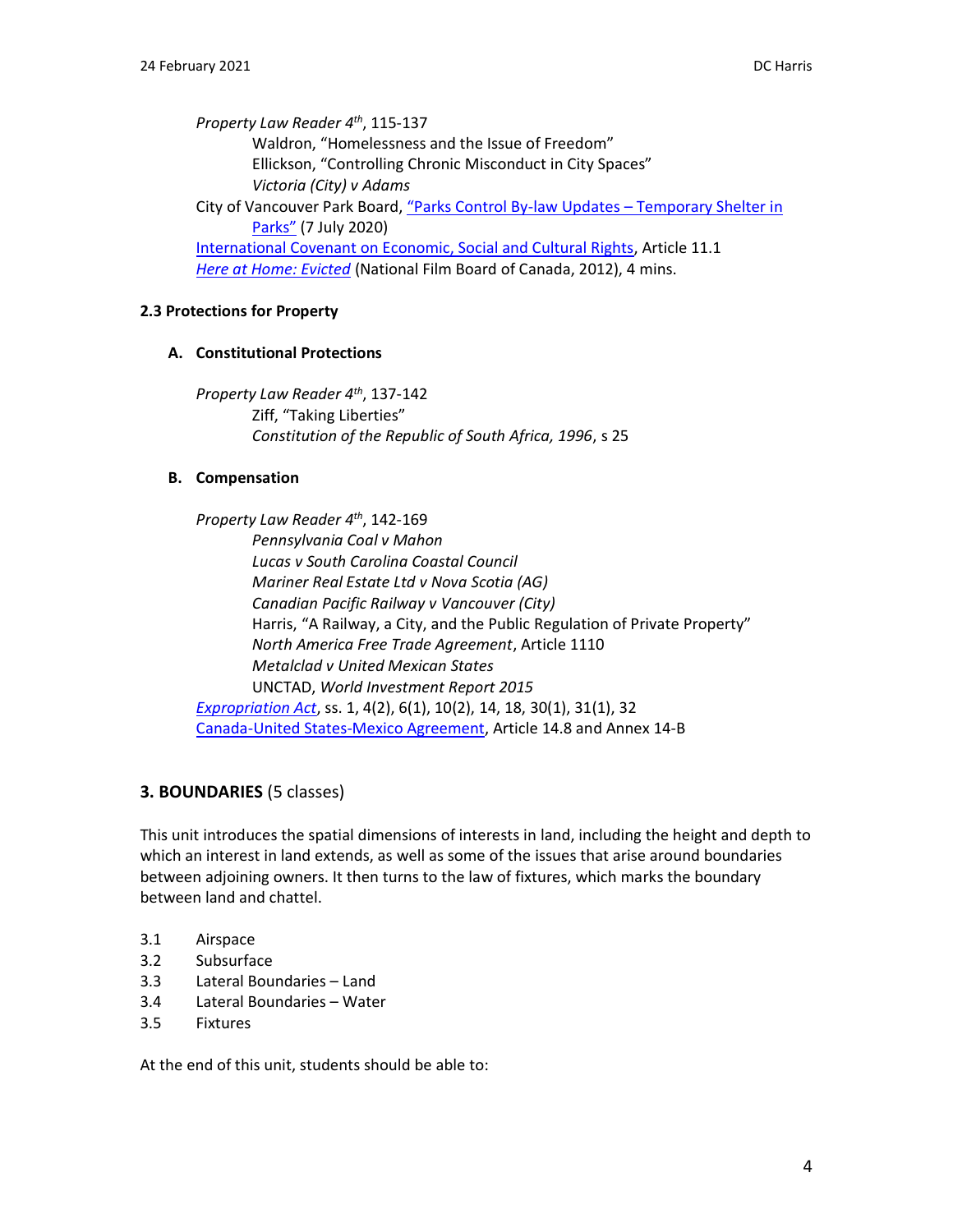- Specify the extent to which ownership of an interest in land extends above and below the surface;
- Identify the statutory mechanisms for subdividing airspace and multi-unit developments;
- Explain the law of support;
- Describe the history, nature, and limits of Crown grants in British Columbia;
- Specify the different spheres and levels of state sovereignty over ocean spaces;
- Understand the nature of riparian rights at common law and explain how they have been modified by statute;
- Explain and apply the test that distinguishes fixtures from chattels; and
- Outline the different requirements to establish the torts of trespass and nuisance.

In addition, students will have an opportunity to:

- Analyze a case using the "IRAC" method;
- Identify the ratio of a case, formulate a rule based on the ratio from one or more cases, and apply the rule to a new fact scenario;
- Practise identifying narrow and broad ratios from cases; and
- Apply the doctrine of reception.

## **3.1 Airspace**

*Property Law Reader 4 th*, 173-181 *Didow v Alberta Power Ltd [Land Title Act](http://www.bclaws.ca/EPLibraries/bclaws_new/document/ID/freeside/96250_00)*, ss 138, 139, 141, 145 *[Strata Property](http://www.bclaws.ca/EPLibraries/bclaws_new/document/ID/freeside/98043_00) Act*, s 239 *[United Nations Convention on the Law of the Sea](http://www.un.org/depts/los/convention_agreements/texts/unclos/UNCLOS-TOC.htm)*, Article 2(2) 1 & 2

# **3.2 Subsurface**

*Property Law Reader 4 th*, 181-196 *Edwards v Sims* Ziff, "The Great Onyx Cave Cases" *[Land Act](http://www.bclaws.ca/EPLibraries/bclaws_new/document/ID/freeside/00_96245_01)*, ss 11, 50 [Sample Crown Grant](http://www.ltsa.ca/docs/Mock-Crown-Grant.pdf) (British Columbia) *[Mineral Tenure Act](http://www.bclaws.ca/EPLibraries/bclaws_new/document/ID/freeside/00_96292_01)*, ss 19(1-2), 20 (repealed)

# **3.3 Lateral Boundaries - Land**

*Property Law Reader 4 th* , 201-210 *Blewman v Wilkinson [Trespass Act](http://www.bclaws.ca/civix/document/id/complete/statreg/18003)*, RSBC 2018, c 3, ss 1, 2(1), 3, 4(1), 10(1) *[Offence Act](http://www.bclaws.ca/civix/document/id/complete/statreg/96338_01)*, RSBC 1996, c 338, ss 2, 4 *[Strata Property Act](http://www.bclaws.ca/civix/document/id/complete/statreg/98043_00)*, SBC 1998, c 43, s 68

### **3.4 Lateral Boundaries - Water**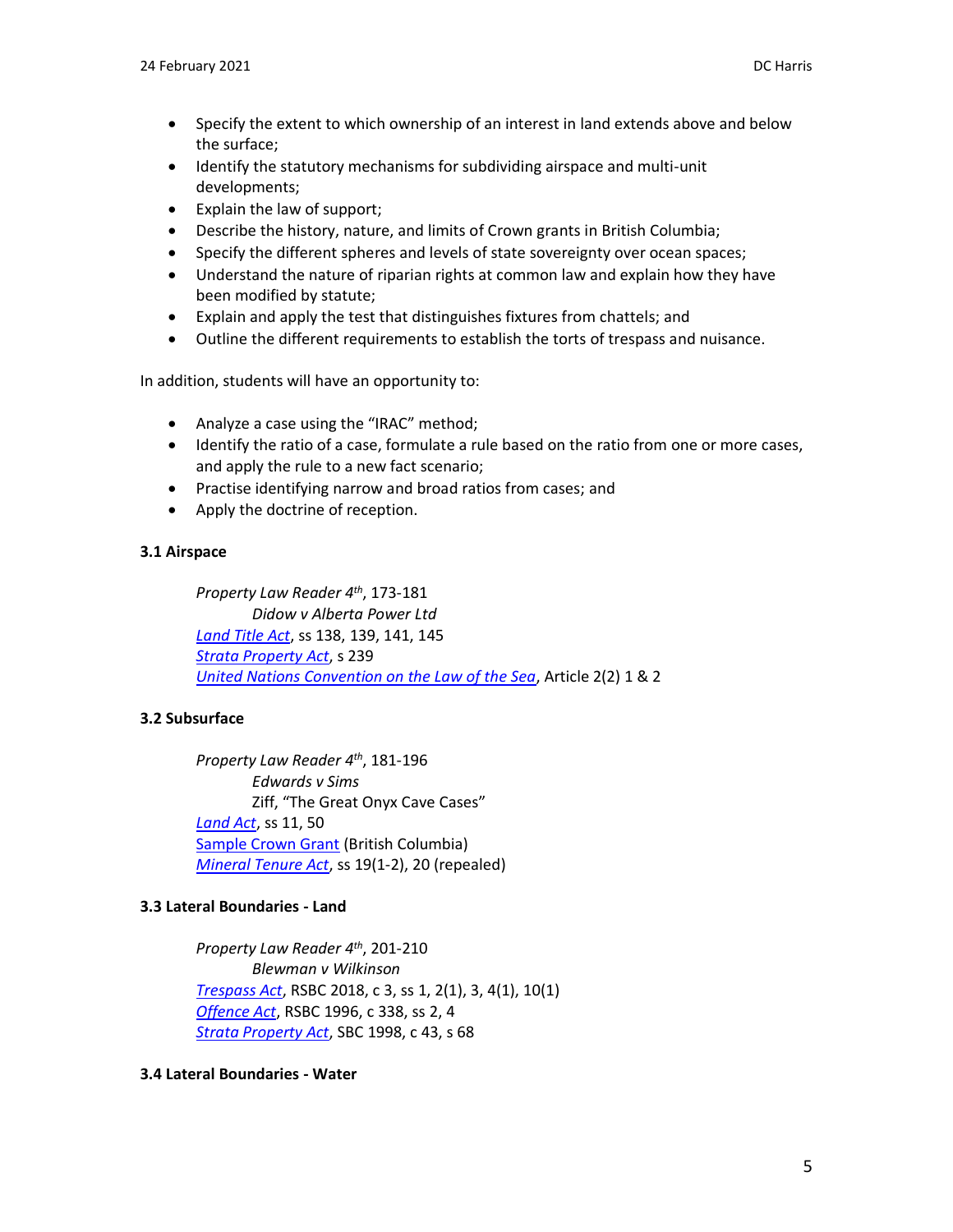*Property Law Reader 4 th* , 213-222 *R v Nikal [United Nations Convention on the Law of the Sea](http://www.un.org/depts/los/convention_agreements/texts/unclos/UNCLOS-TOC.htm)*, Articles 1-5, 8, 33, 55-57 *[Oceans Act](http://laws-lois.justice.gc.ca/eng/acts/O-2.4/)*, SC 1996, c 31, ss 4-6, 10, 11, 13, 14 *[Law and Equity Act](http://www.bclaws.ca/EPLibraries/bclaws_new/document/ID/freeside/00_96253_01)*, RSBC 1996, c 253, s 2 *[Water Sustainability Act](http://www.bclaws.ca/civix/document/id/complete/statreg/14015)*, SBC 2014, c 15, ss 5-7 *[Land Act](http://www.bclaws.ca/civix/document/id/complete/statreg/96245_01)*, RSBC 1996, c 245, s 55

#### **3.5 Fixtures**

*Property Law Reader 4 th*, 222-231 *LaSalle Recreations Ltd v Canadian Camdex Investments Ltd Diamond Neon (Manufacturing) Ltd v Toronto-Dominion Realty Co [Personal Property Security Act](http://www.bclaws.ca/civix/document/id/complete/statreg/96359_01)*, RSBC 1996, c 359, ss 36(2)-(5)

#### **4. POSSESSION** (3 classes)

Unit 4 introduces the concept of possession, highlighting its importance in the common law with a case about a famous baseball. It then turns to the doctrine of adverse possession, known colloquially as "squatters' rights", before investigating the law of finders. Finally, the unit reviews the particular requirements associated with the gifting of property.

- 4.1 The Concept of Possession
- 4.2 Adverse Possession
- 4.3 Finders
- 4.4 Transfer of Title through Delivery: Gifts

At the end of this unit, students should be able to:

- Explain the concept of possession;
- Identify the requirements of a successful claim to adverse possession;
- Outline the rights of finders;
- Specify the required elements of a contract for purchase and sale of land; and
- Describe the important elements in a gift of property.

In addition, students will have the opportunity to:

- Review a template contract for the purchase and sale of an interest in land;
- Review the standard forms for transferring interests in land in British Columbia;
- Re-visit the doctrine of tenure; and
- Apply the statutory rules to determine when a contract for the transfer of an interest in land is enforceable.

#### **4.1 The Concept of Possession**

*Property Law Reader 4 th*, 283-295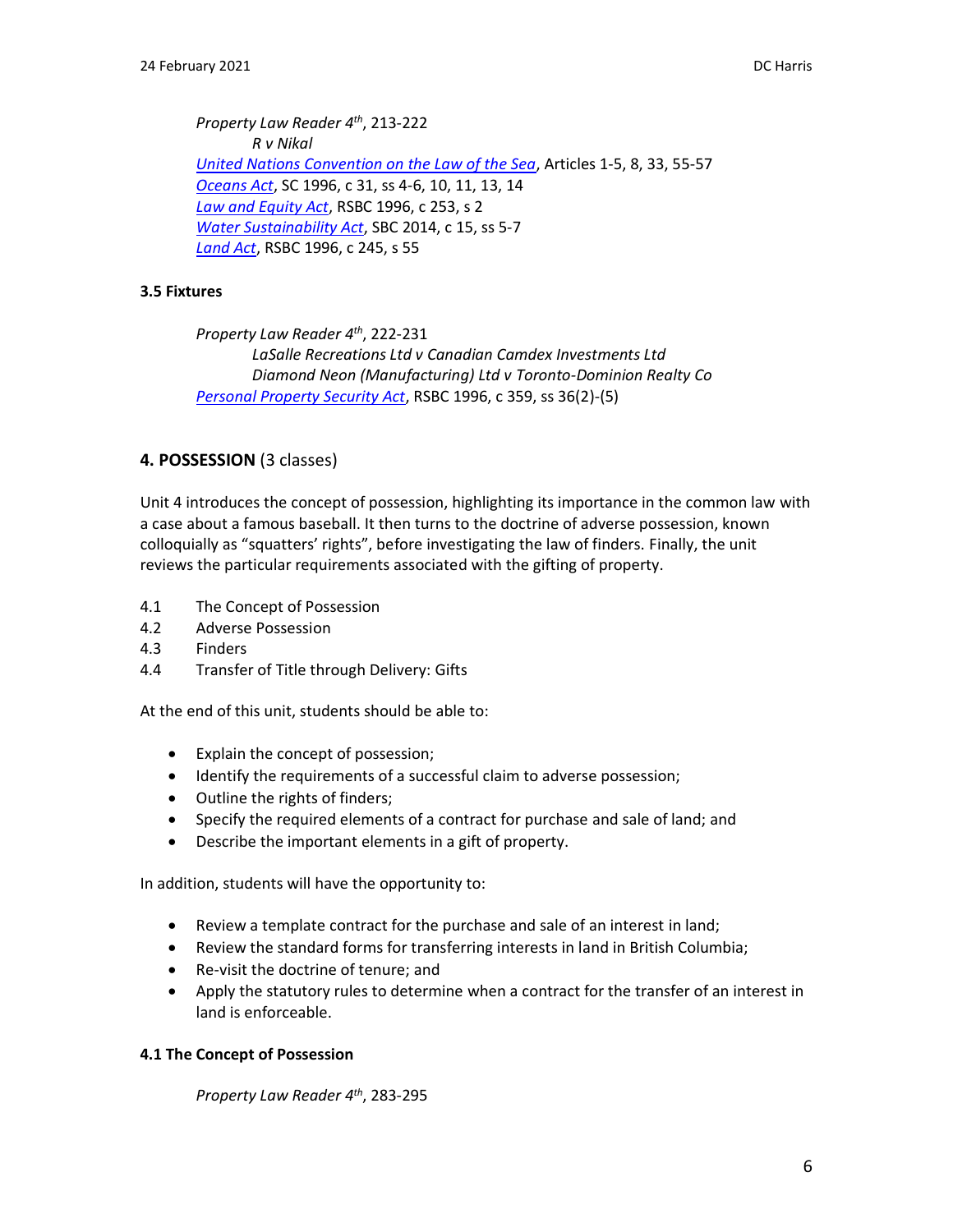### *Popov v Hayashi*

### **4.2 Adverse Possession**

*[Downey v Nova Scotia \(Attorney General\)](http://canlii.ca/t/j8jwb)*, 2020 NSSC 201 *[Limitation Act](http://www.bclaws.ca/civix/document/id/complete/statreg/12013_01)*, SBC 2012 c 13, s 28 *[Land Title Act](http://www.bclaws.ca/civix/document/id/complete/statreg/96250_00)*, RSBC 1996 c 250, s 23 *[Land Title Inquiry Act](http://www.bclaws.ca/civix/document/id/complete/statreg/96251_01)*, RSBC 1996 c 251 *[Property Law Act](http://www.bclaws.ca/EPLibraries/bclaws_new/document/ID/freeside/00_96377_01)*, RSBC 1996, c 377, s 36

### **4.3 Finders**

*Property Law Reader 4 th*, 316-328 *Trachuk v Olinek*

### **4.4 Transfer of Title through Delivery: Gifts**

*Property Law Reader 4 th*, 332-344, 350 Baron, "Gifts, Bargains, and Form" *Nolan v Nolan & Anor [Law and Equity Act](http://www.bclaws.ca/EPLibraries/bclaws_new/document/ID/freeside/00_96253_01)*, RSBC 1996, c 253, s 59 *[Property Law Act](http://www.bclaws.ca/EPLibraries/bclaws_new/document/ID/freeside/00_96377_01)*, RSBC 1996, c 377, ss 4, 15 *[Land Title Act](http://www.bclaws.ca/EPLibraries/bclaws_new/document/ID/freeside/96250_00)*, s 185 BC Land Title & Survey Authority[, Transfer Forms A, B & C](https://www.ltsa.ca/professionals/land-title-practice/land-title-forms/)

### **5. FREEHOLD ESTATES** (3 classes)

The doctrine of estates is another foundational feature of real property in the common law system. Tenure (introduced in Unit 2) permitted what may be described as a vertical division of interests in land between people within a social hierarchy, with the Crown at its apex. The doctrine of estates permits a horizontal division of interests in land—a division of interests over time. Unit 5 introduces the two principal categories of estates—freehold estates and leasehold estates—and then focuses on the two remaining types of freehold estate: the fee simple and the life estate. We turn to the particular characteristics of leasehold estates in Unit 10.

- 5.1 The Fee Simple
- 5.2 Life Estates

At the end of this unit, students should be able to:

- Explain the doctrine of estates and the distinctions between freehold and leasehold estates;
- Describe the primary features of the different freehold estates, particularly the estate in fee simple and the life estate;
- Differentiate between words of purchase and words of limitation in the transfer of interests in land, and understand what each do;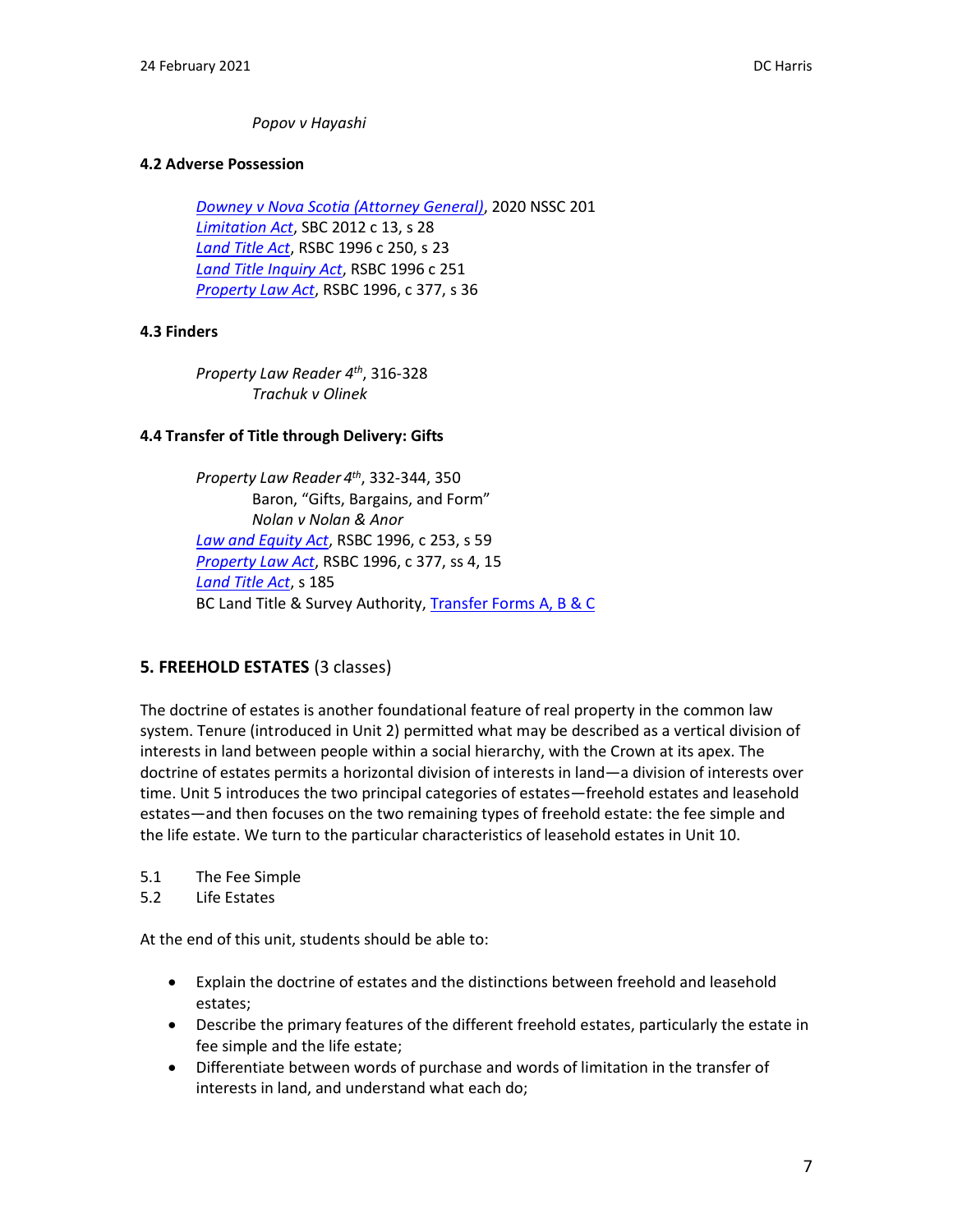- Specify the differences between a rule of law and a rule of construction;
- Explain the statutory modification of the common law rules regarding the language required when transferring interest in land;
- Describe in general terms the powers and obligations of life tenants; and
- Explain the doctrine of waste as a mechanism for balancing different interests.

In addition, students will have the opportunity to:

- Revisit the doctrine of tenure;
- Compare common law and statute-based rules; and
- Practice determining a rule from case law and applying the rule to different scenarios.

### **5.1 Fee Simple**

*Property Law Reader 4 th*, 353- 365 Gray & Gray, *Elements of Land Law* Ellickson, "Property in Land" *Thomas v Murphy [Property Law Act](http://www.bclaws.ca/EPLibraries/bclaws_new/document/ID/freeside/00_96377_01)*, RSBC 1996, c 377, s 10, 19 *[Land Title Act](http://www.bclaws.ca/EPLibraries/bclaws_new/document/ID/freeside/96250_00)*, s 186(4)-(8) *[Wills, Estates and Succession Act](http://www.bclaws.ca/civix/document/id/complete/statreg/09013_01)*, SBC 2009, c 13, s 41(3)

## **5.2 Life Estates**

*Property Law Reader 4 th*, 365-382 *Re Walker Re Taylor Christensen v Martini Estate* Ontario Law Reform Commission *[Property Law Act](http://www.bclaws.ca/EPLibraries/bclaws_new/document/ID/freeside/00_96377_01)*, RSBC 1996, c 377, s 19(2) *[Law and Equity Act](http://www.bclaws.ca/EPLibraries/bclaws_new/document/ID/freeside/00_96253_01)*, RSBC 1996, c 253, s 11 *[Wills, Estates and Succession Act](http://www.bclaws.ca/civix/document/id/complete/statreg/09013_01)*, SBC 2009, c 13, s 41(3)

# **6. EQUITY** (3 classes)

There is what appears, at first encounter, an odd, yet utterly fundamental distinction in the common law between rules of law and rules of equity. The oddness comes from the peculiar disjunction between some rules that are legal and others that are equitable. However, the common law evolved with these two separate streams of rules co-existing within it. The different streams were the preserves of entirely separate courts, but in the nineteenth century the separate courts were fused into a single structure with jurisdiction over law and equity. This unit introduces the common law and equitable courts, and then focuses on some aspects of equitable doctrine that have been particularly important in the development of the law of property. It does so through a foray into the origins of equity, and then with a brief look at how equity dealt with mortgages, before turning in more detail to the emergence of the use and the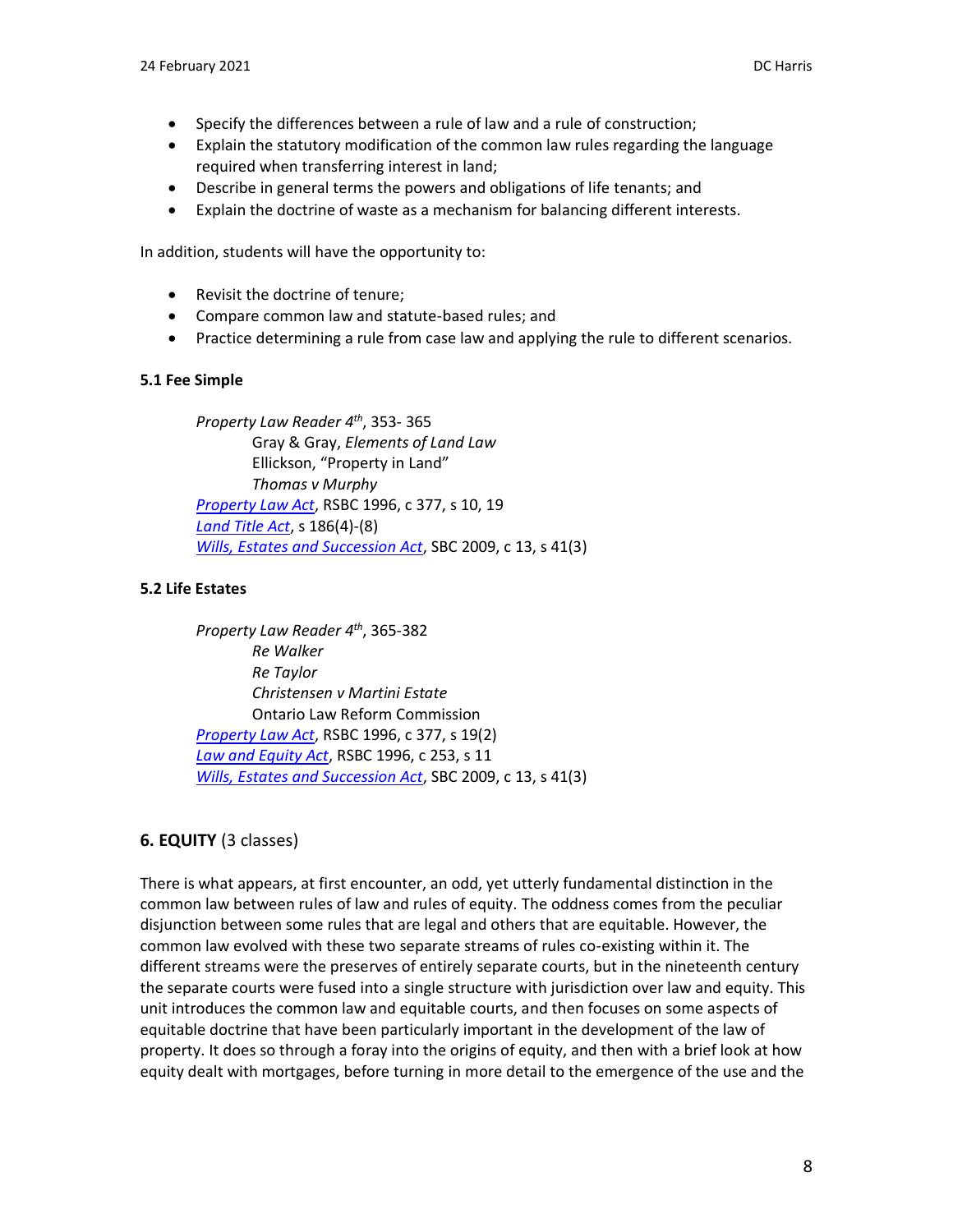trust. It pays particular attention to the resulting trust and to the constructive trust as a remedy for unjust enrichment.

- 6.1 Origins of Equity
- 6.2 Resulting Trusts
- 6.3 Constructive Trusts

On the completion of this unit, students should be able to:

- Identify the courts of common law and equity;
- Explain the emergence of the Court of Chancery;
- Enumerate some of the equitable maxims and connect one or more maxim to one or more equitable remedy;
- Provide a brief explanation of the equitable remedies of redemption and foreclosure;
- Describe the role of the "use", its demise, and the rise of the trust;
- Identify the circumstances that produce a resulting trust;
- Identify the circumstances that create a presumption of advancement;
- Explain the rise of the constructive trust as a remedy for unjust enrichment, and how its importance has been modified by statute; and
- Define the different ways in which the term "common law" is used.

In addition, students will have an opportunity to:

- Explore the connection the historical development of the common law and contemporary doctrine;
- Revisit the justifications for property;
- Consider the policy choices that underlie common law rules; and
- Practice applying common law rules to sample problems.

### **6.1 Origins of Equity**

*Property Law Reader 4 th*, 461-470 Butt, *Land Law* List of the "[Maxims of equity](https://en.wikipedia.org/wiki/Maxims_of_equity)," Wikipedia *[Law and Equity Act](http://www.bclaws.ca/EPLibraries/bclaws_new/document/ID/freeside/00_96253_01)*, RSBC 1996, c 253, ss 4, 5, & 44.

### **6.2 Resulting Trusts**

*Property Law Reader 4 th*, 476-487 *Pecore v Pecore [Property Law Act](http://www.bclaws.ca/EPLibraries/bclaws_new/document/ID/freeside/00_96377_01)*, RSBC 1996, c 377, s 19(3)

#### **6.3 Constructive Trusts**

*Property Law Reader 4 th* , 487-517 *Kerr v Baranow; Vanasse v Seguin*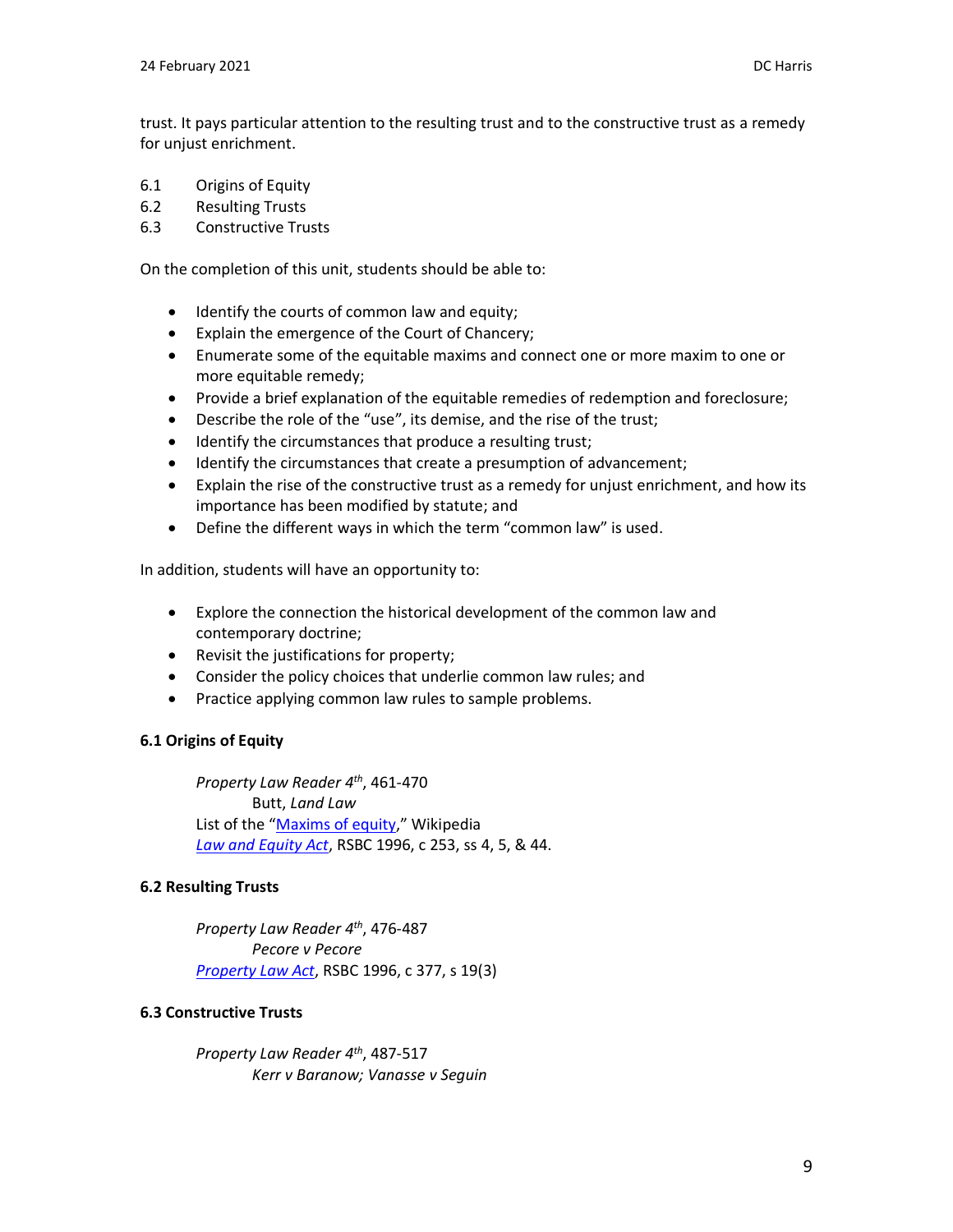*Soulos v Korkontzilas* "Murdoch v Murdoch: The Sign" Radio Drama *[Family Law Act](http://www.bclaws.ca/civix/document/id/complete/statreg/11025_00)*, SBC 2011, s 25, ss 1, 3, 81

### **7. LEASEHOLD INTERESTS** (4 classes)

Leasehold interests are among the oldest in the common law, pre-dating the freehold interests which emerged out of the tenurial relationships—the landlord and tenant relationships—that lay at the heart of a feudal system. Although ancient in origin, many of us experience our first formal interaction with the law of real property through the signing of a residential tenancy agreement. Statutory reforms have substantially modified the common law so far as it applies to residential tenancies, and we turn to some of these reforms in the final topic. The other topics on the nature of a lease, the interests and obligations of parties to a lease, and the proprietary status of licences—deal primarily with commercial leases.

- 7.1 The Nature of a Lease
- 7.2 Leasehold Interests and Obligations
- 7.3 The Proprietary Status of Licences
- 7.4 Residential Tenancies

On the completion of this unit, students should be able to:

- Recognize, define, and distinguish leases and licences;
- Identify the essential elements of a lease;
- List the "usual covenants" in a lease;
- Describe the distinction between the assignment of a lease and a sub-lease;
- Explain the concept of "privity of estate";
- Describe the nature of the landlord's covenant to provide "quiet enjoyment";
- Explain the doctrine of proprietary estoppel; and
- Outline the principle elements of statutory reform in residential tenancies.

In addition, students will have an opportunity to:

- Derive principles from case law and apply them to interpret the text of a lease;
- Revisit the debate over the respective roles of courts and legislatures when matters of law and public policy intersect; and
- Consider some of the public policy behind residential tenancy reform.

### **7.1 The Nature of a Lease**

*Property Law Reader 4 th*, 605-615 *Fatac Ltd. (in liquidation) v Commissioner of Inland Revenue*

### **7.2 Leasehold Interests and Obligations**

*Property Law Reader 4th*, 615-639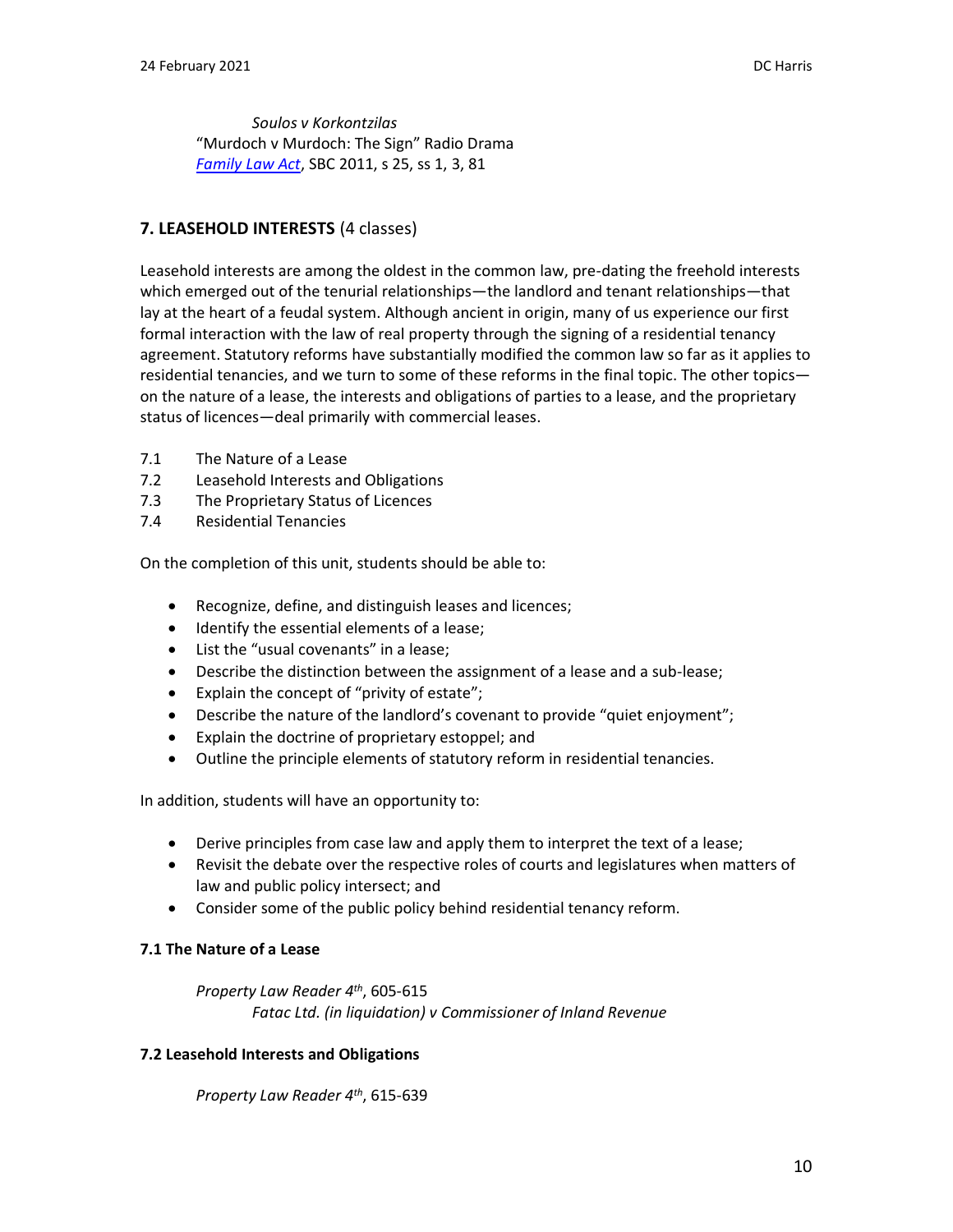*Merger Restaurants v DME Foods Ltd Sundance Investments Southwark LBC v Tanner Petra Investments Ltd. v Jeffrey Rogers plc*

### **7.3 The Proprietary Status of Licences**

*Property Law Reader 4 th*, 648-659 *Stiles v Tod Mountain Development Ltd*

### **7.4 Residential Tenancies**

*Property Law Reader 4 th*, 659-661 *[Residential Tenancy Act](http://www.bclaws.ca/EPLibraries/bclaws_new/document/ID/freeside/00_02078_01)*, ss 1-6, 12-13.1, 17-20, 26-34, 42-45, 46-47, 49, 51.2-51.3, 91 *[Residential Tenancy Regulation](http://www.bclaws.ca/EPLibraries/bclaws_new/document/ID/freeside/10_477_2003)*, ss 4-5, 7, 11-13.1, 22-23, Schedule [Residential Tenancy Agreement Form](https://www2.gov.bc.ca/assets/gov/housing-and-tenancy/residential-tenancies/forms/rtb1_chrome.pdf) (2019/11)

## **8. TITLE REGISTRATION** (5 classes)

Title registration is the dominant system for recording interests in land in the Canadian common law provinces. The particulars of each title registration system vary from province to province, but the basic structures are similar. In this Unit, we draw on cases from several jurisdictions to develop the foundational principles, but the focus is on British Columbia's title registration system as an example of how title registration systems operate. One of the recurring issues in this unit is the extent to which title registration systems displace the rules at common law. We begin with an analysis of the common law priorities and the principles of title registration.

- 8.1 Common Law Priorities & Title Registration
- 8.2 Indefeasible Title & Fraud
- 8.3 Registration of Charges
- 8.4 Title Registration and the Abolition of Notice
- 8.5 The '*in personam*' exception

On the completion of this unit, students should be able to:

- Classify the priority rules at common law;
- Describe the origins and recount the history of title registration in Canada;
- Identify the general principles of title registration and correlate the principles with sections of British Columbia's *Land Title Act*;
- Explain how title registration departs from a common law deeds system;
- Identify the place of the fee simple interest in title registration systems;
- Explain the fraud exception to indefeasible title and the differences between immediate and deferred indefeasibility;
- Describe the interaction of statutory provisions that create a system of immediate indefeasibility in British Columbia;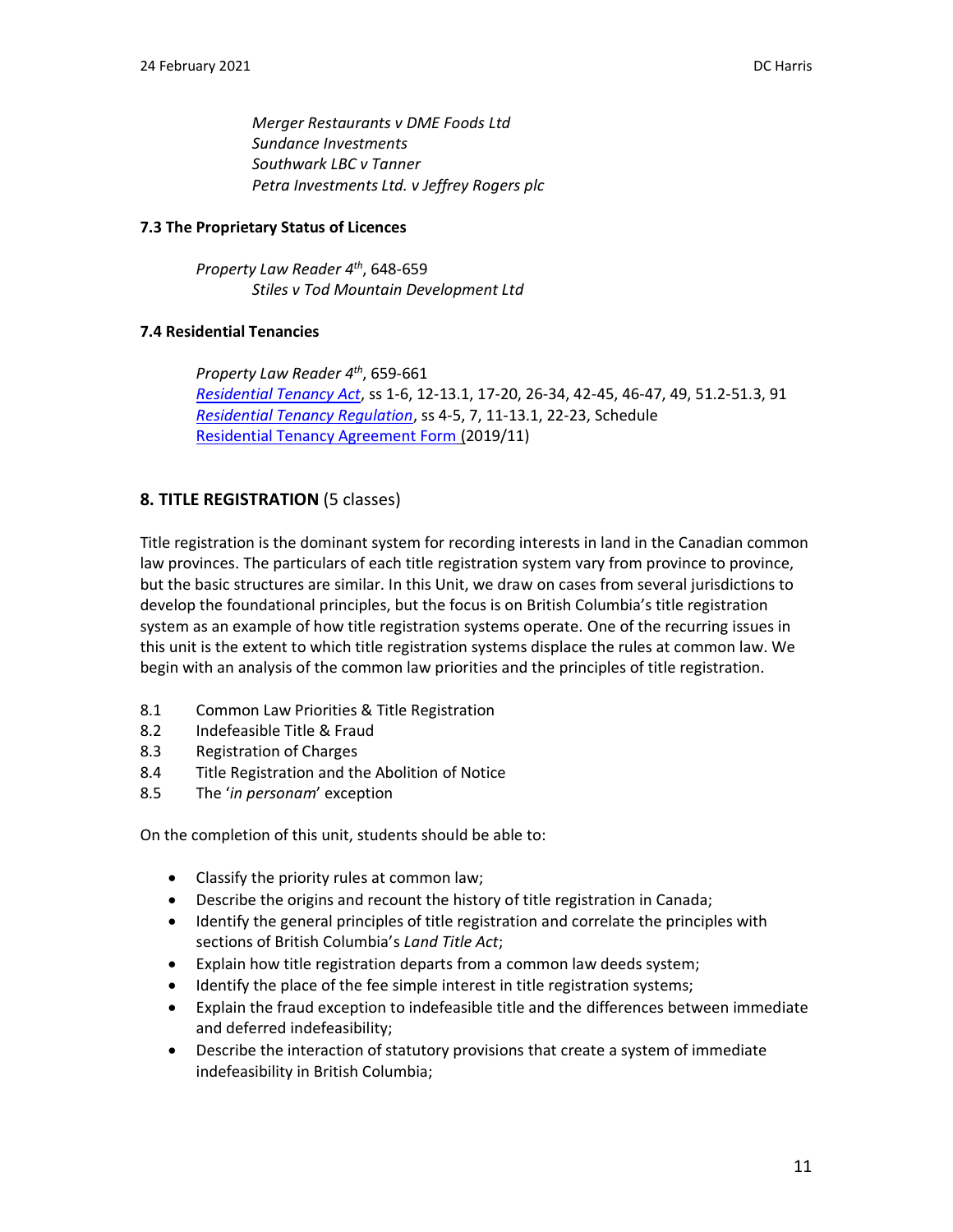- Explain the assurance principle and when someone is entitled to compensation from the assurance fund in British Columbia;
- Define "charge" in British Columbia's title registration system and explain how they are treated differently than fee simple interests;
- List and explain the different categories of notice;
- Explain some of the different ways in which the doctrine of notice has been modified in title registration jurisdictions;
- Predict the effect of notice of a prior unregistered interest in British Columbia; and
- Identify circumstances in which indefeasible title is only a rebuttable presumption.

In addition, students will have an opportunity to:

- Consider the development of title registration in its historical context;
- Practice applying rules to different fact scenarios;
- Analyze the interaction between the common law and statute-based systems;
- Revisit the circumstances that give rise to resulting trusts; and
- Return to the justifications for property.

### **8.1 Common Law Priorities & Title Registration**

*Property Law Reader 4 th*, 875-881, 894-897, 902-904 Levmore, "Good-Faith Purchaser" *Northern Counties of England Fire Insurance v Whipp Rice v Rice* Youdan, "The Length of a Title Search in Ontario" Harris, Review of *The Law of the Land [Land Title Act](http://www.bclaws.ca/EPLibraries/bclaws_new/document/ID/freeside/96250_00)*, RSBC 1996, c 250, ss 20, 23(2), 29(2), 37(1), 296(2)

### **8.2 Indefeasible Title & Fraud**

*Property Law Reader 4 th*, 905-914 *Lawrence v Wright* Harris, ["Indefeasible Title in British Columbia"](https://commons.allard.ubc.ca/fac_pubs/176/) (2006) *[Land Act](http://www.bclaws.ca/EPLibraries/bclaws_new/document/ID/freeside/00_96245_01)*, s 54 *[Land Title Act](http://www.bclaws.ca/EPLibraries/bclaws_new/document/ID/freeside/96250_00)*, ss 20, 23(2), 25.1, 25(2), 43, 296(2)-(3) Land Title Survey Authority, [Electronic Form Templates](https://www.ltsa.ca/professionals/land-title-practice/land-title-forms/)

### **8.3 Registration of Charges**

*[Land Title Act](http://www.bclaws.ca/EPLibraries/bclaws_new/document/ID/freeside/96250_00)*, ss 1, 23(2), 25.1, 26, 27(3), 197, 297 *Credit Foncier v Bennett* (1963) 43 WWR 545 (BCCA) (edited) *Gill v [Bucholtz](http://www.canlii.org/en/bc/bcca/doc/2009/2009bcca137/2009bcca137.html)*, 2009 BCCA 137, 1-5, 17-19, 26-28 Harris & Mickelson, "Finding *Nemo Dat* in the *[Land Title Act](https://commons.allard.ubc.ca/fac_pubs/175/)*" (2012)

### **8.4 Title Registration and the Abolition of Notice**

*[Jager the Cleaner Ltd. v Li's Investments Co. Ltd.](http://canlii.ca/t/23cjh)*, 1979 CanLII 329 (BC SC)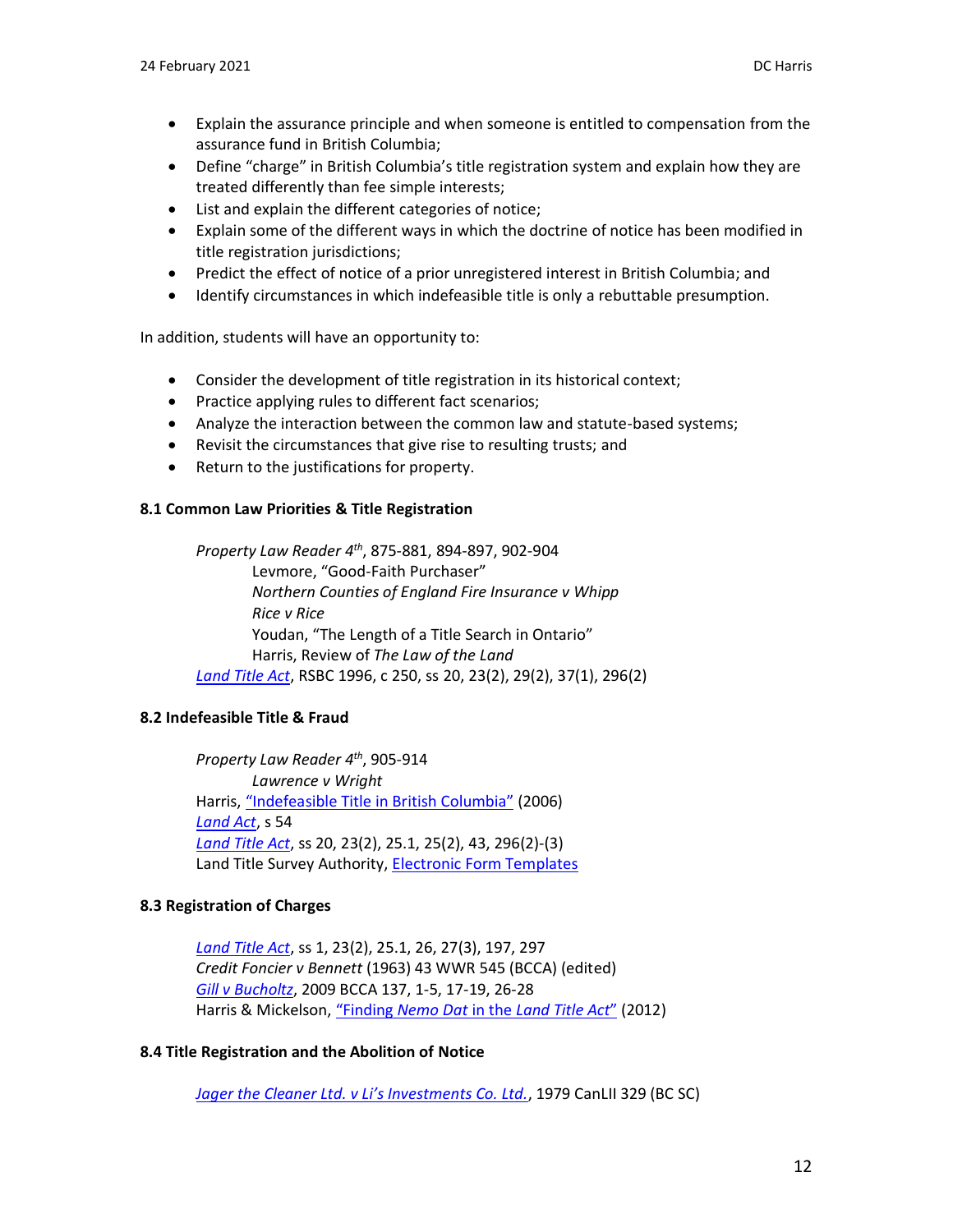*Woodwest [Developments Ltd. v Met-Tec Installations](http://canlii.ca/t/gdfg1)*, [1982] 6 WWR 624, 625-28, 634- 36 (paras 1-11, 26-29) *[Szabo v Janeil](http://canlii.ca/t/1mxm3)*, 2006 BCSC 502 *[Land Title Act](http://www.bclaws.ca/EPLibraries/bclaws_new/document/ID/freeside/96250_00)*, s 29 Harris & Au, ["Title Registration and the Abolition of Notice"](https://commons.allard.ubc.ca/fac_pubs/179/) (2014)

### **8.5 The "***in personam***" exception**

*Property Law Reader 4th*, 931-934 *[Modonese v Delac Estate](https://canlii.ca/t/2ffll)*, 2011 BCSC 82, paras 1-13, 72, 130-142, 151-154

### **9. INDIGENOUS INTERSTS IN LAND: TITLE LANDS, TREATY LANDS & INDIAN RESERVES** (4 classes)

The defining feature of a tenurial system is that all interests in land arise from the Crown. In Canada, the important exceptions are Aboriginal and treaty rights. Aboriginal rights, including Aboriginal title, arise not from a Crown grant, but from the presence of Aboriginal peoples, their laws and traditions, long before those who came from elsewhere arrived. Treaty rights arise out of the formal agreements between Aboriginal peoples and Britain, and later with Canada. This unit introduces the basic characteristics of Aboriginal title lands and of treaty lands as they are defined in modern treaties in British Columbia. However, before doing so, it considers the land pre-emption laws, their role in displacing Indigenous peoples from settlements, and the attempts to redress this displacement through the Specific Claims Tribunal. It then turns to Aboriginal title and treaty lands, and to the relationship between Aboriginal title and title registration, as well as the Nisga'a efforts to create a registration system for interests in their treaty lands. Finally, the unit explores the nature of Indian Reserves and of the different interests in land on Indian Reserves.

- 9.1 Colonial Land Policy: Land Pre-emptions, Indian Settlements and Specific Claims
- 9.2 Aboriginal Title Lands & Treaty Lands
- 9.3 Title Lands, Treaty Lands, and Title Registration
- 9.4 Indian Reserves and Property on Indian Reserves

On the completion of this unit, students should be able to:

- Identify the features and content of Aboriginal title in Canadian law;
- Point to the statutory basis for caveats and certificates of pending litigation in British Columbia's title registration system, and explain their roles; and
- Describe how the courts have responded to attempts to include Aboriginal title in title registration systems.

In addition, students will have an opportunity to:

- Reflect on the history of relations between Aboriginal and non-Aboriginal peoples in Canada;
- Consider different models of treaty interpretation;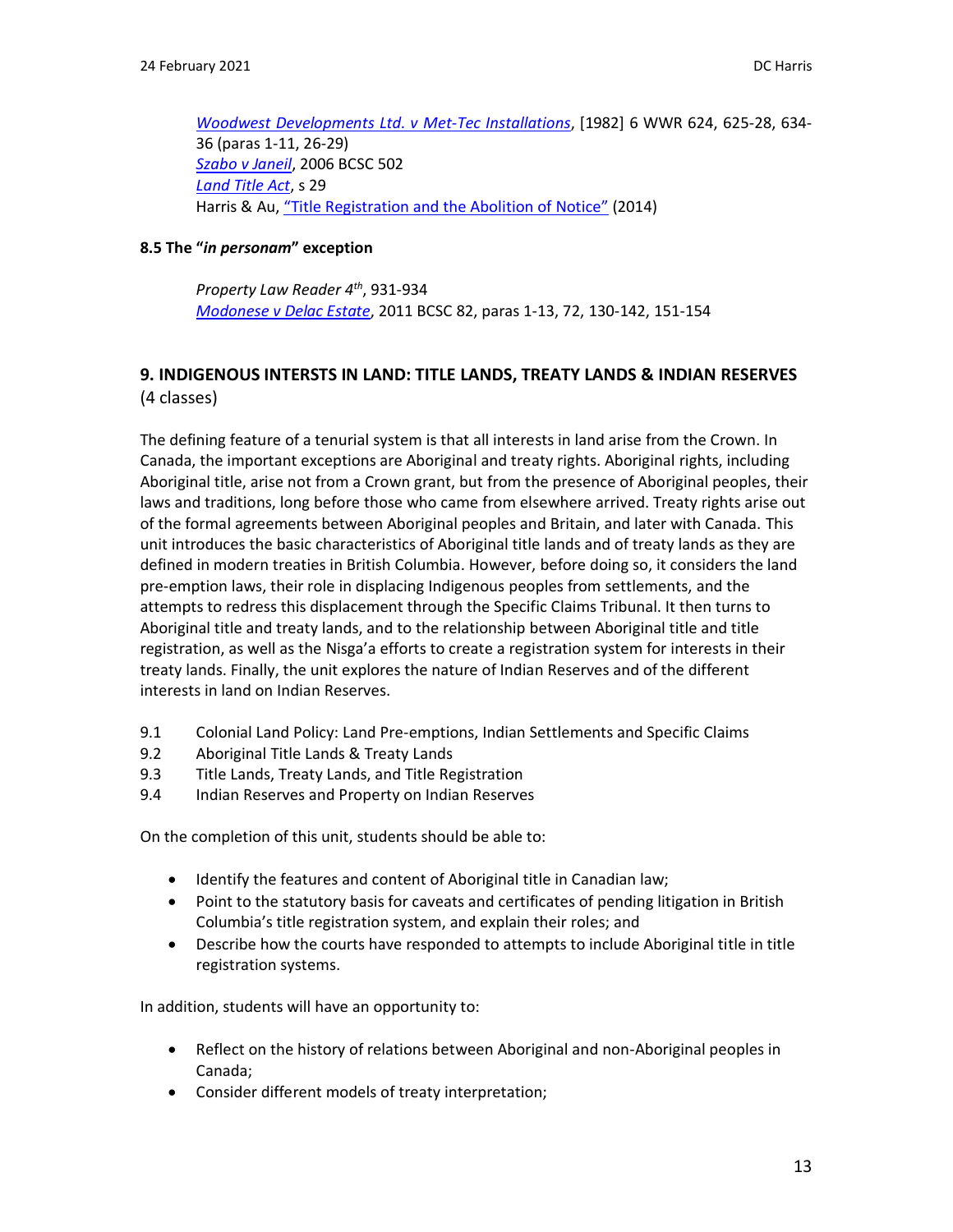- Revisit Aboriginal peoples understandings of the relationship between humans and the non-human world; and
- See the potential impact of the duty to consult and accommodate on resource development in British Columbia.

### **9.1 Colonial Land Policy: Land Pre-emptions, Indian Settlements and Specific Claims**

Colony of British Columbia, *Pre-emption Proclamation, 1860 Land Act*, RSBC 1960, c 206, s 12 Specific Claims Tribunal Canada – [A Brief History of Specific Claims Prior to the Passage](https://www.sct-trp.ca/hist/hist_e.htm)  of Bill C-30: *[The Specific Claims Tribunal Act](https://www.sct-trp.ca/hist/hist_e.htm) [Williams Lake Indian Band v Canada \(Aboriginal Affairs and](https://canlii.ca/t/hq5df) Northern Development)*, 2018 SCC 4, paras 1-24, 39-70

### **9.2 Aboriginal Title Lands & Treaty Lands**

*Property Law Reader 4th* , 428-434 *Tsilhqot'in Nation v British Columbia*, "VI What Rights Does Aboriginal Title Confer?" [Nisga'a Final Agreement](https://www.rcaanc-cirnac.gc.ca/eng/1100100031292/1542998607479), Chapter 3, ss 1-27 (pp. 31-36)

### **9.3 Title Lands, Treaty Lands, and Title Registration**

*Property Law Reader, 4 th* , 936-938 Bankes, Masher, and Hamilton, "The Recognition of Aboriginal Title" *[Land Title Act](http://www.bclaws.ca/EPLibraries/bclaws_new/document/ID/freeside/96250_00)*, ss 31, 37(1), 215(1), 216, 282(1), 288, 293 [Nisga'a Land Title Office](https://nisgaalandtitle.ca/) *[Nisga'a Land Title Act](https://www.nisgaanation.ca/legislation/nisgaa-land-title-act)*, NLCSR: 2010/06, Part 3 – Registration and Its Effects

### **9.4 Indian Reserves and Property on Indian Reserves**

Harris, "[Property and Sovereignty: An Indian Reserve and a Canadian City](https://commons.allard.ubc.ca/fac_pubs/394/)," (2017) 50:2 UBC L Rev, 321-340 Woodward, "16 Types of Aboriginal Interests in Land that May Be Encountered by Lawyers and Notaries in BC," (2016) 25:4 The Scrivner 65 *Nicola Band et al v Trans-Can. Displays et al*, 2000 BCSC 1209 (excerpts) *[First Nations Land Management Act](http://laws-lois.justice.gc.ca/eng/acts/F-11.8/)*, SC 1999, c 24, ss. 6(1), 18(1), 20(1) & (2) [Musqueam Land Code,](https://www.musqueam.bc.ca/departments/land-capital-and-housing/lands/land-code-individual-agreement/) Preamble, ss 3-6, 30 [Musqueam Land Use Plan,](https://www.musqueam.bc.ca/departments/land-capital-and-housing/lands/lands-registry-forms-2/) ss 1 & 2.1

### **10. QUALIFIED TRANSFERS** (3 classes)

This unit focuses on various mechanisms developed in the common law to place conditions on and, in effect, to extend individual control over, private property. The recurring issue in the area of conditional transfers is to find an appropriate balance between private power and other public policy considerations. The unit begins with an introduction to some of the basic concepts and distinctions, including those between vested and contingent interests, and between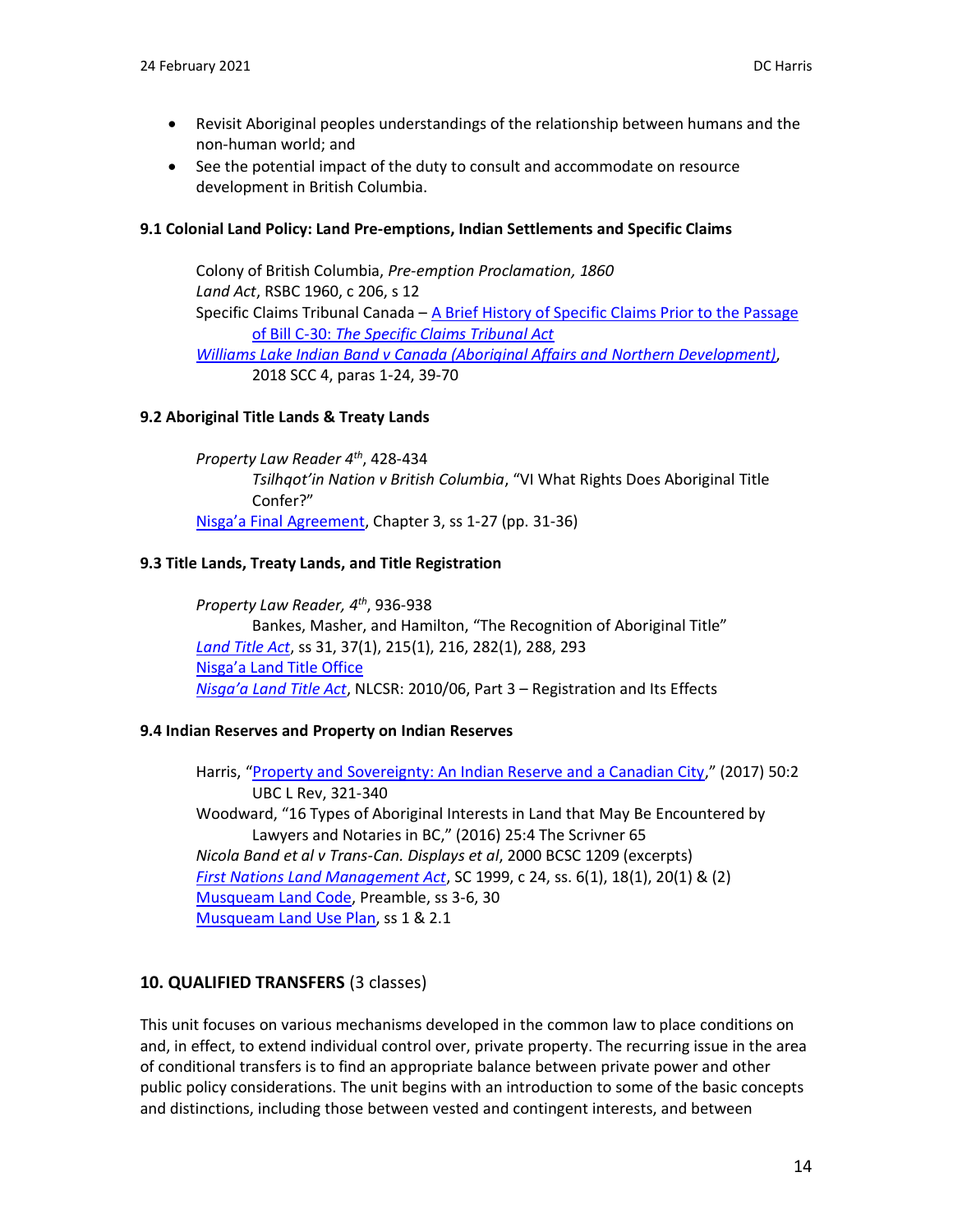defeasible and determinable interests. It then turns to a number of cases where the appropriate balance between private power and public policy is central.

- 10.1 Basic Concepts
- 10.2 State Limitations on Private Power

On the completion of this unit, students should be able to:

- Describe the difference between reversionary interests and remainder interests;
- Distinguish between vested and contingent interests, and between defeasible and determinable interests;
- Explain the effects of a finding that a condition subsequent, a condition precedent, and a determinable limitation is invalid;
- Point to some of the common sources that provide content for the public policy doctrine;
- Describe the different standards that apply when determining whether a condition is void for uncertainty;
- Explain the different modes of possible restraints on alienation and the degree to which the common law will countenance such restraints; and
- Recognize when a rule against perpetuities issue may arise.

In addition, students will have an opportunity to:

- Revisit the doctrine of estates;
- Apply rules of construction to the interpretation of provisions in a testamentary disposition or will; and
- Consider the interaction of common law and statutory rules.

### **10.1 Basic Concepts**

*Property Law Reader 4 th*, 527-539 *Stuartburn (Municipality) v Kiansky McKeen Estate v McKeen Estate Caroline (Village) v Roper [Property Law Act](http://www.bclaws.ca/civix/document/id/complete/statreg/96377_01)*, RSBC 1996, c 377, s 10

#### **10.2 State Limitations on Private Power**

*Property Law Reader 4 th*, 543-572 *Re Leonard Foundation Trust* Ziff, "Welcome to the Newest Unworthy Heir" *H.J. Hayes Co. v Meade Fennell v Fennell Trinity College School v Lyons [Perpetuity Act](http://www.bclaws.ca/civix/document/id/complete/statreg/96358_01)*, RSBC 1996, c 358, ss 6-13 *[Human Rights Code](http://www.bclaws.ca/civix/document/id/complete/statreg/96210_01)*, RSBC 1996, c 210, s 9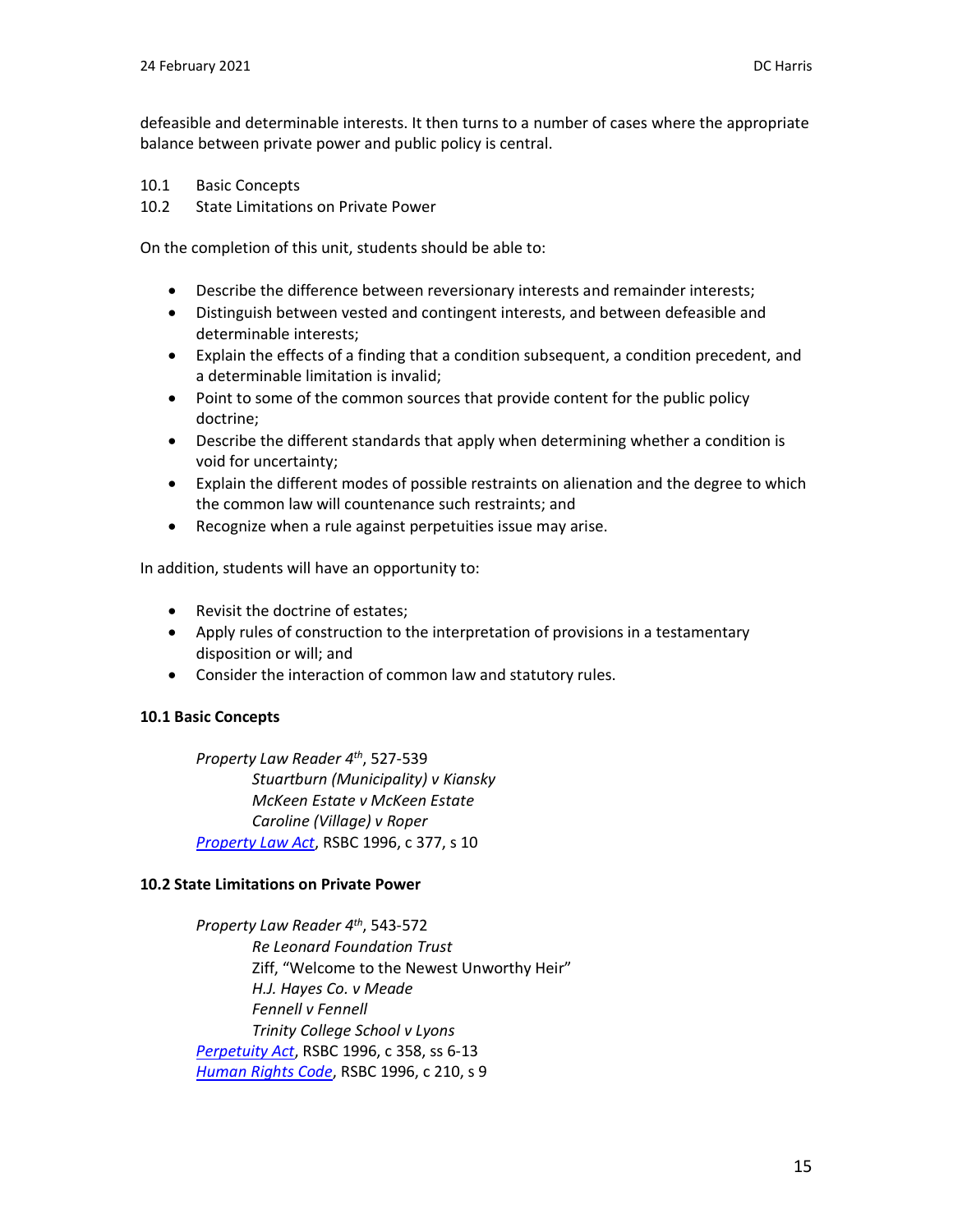# **11. SHARED OWNERSHIP** (3 classes)

To this point in the course we have seen how the bundle of rights and obligations that comprise ownership can be divided into various estates and that different people may have different rights and obligations with respect to the same land at the same time. Examples include the grant of a life estate to one person with the remainder in fee simple to somebody else, or the grant of a lease to a tenant with the reversion in fee simple remaining with the landlord. In this unit, the focus is on the rights and obligations of people who share the same interest in land at the same time or, as in condominium, combine an individual interest with a shared interest.

- 11.1 Basic Concepts and Creating Shared Interests
- 11.2 Severing Joint Tenancies
- 11.3 Condominium

## **11.1 Basic Concepts and Creating Shared Interests**

*Property Law Reader 4 th*, 691-701 Alexander, "Governance Property" Ontario Law Reform Commission *Re Bancroft Eastern Trust Co. v Calder [Property Law Act](http://www.bclaws.ca/EPLibraries/bclaws_new/document/ID/freeside/00_96377_01)*, RSBC 1996, c 377, ss 11(2), 12

### **11.2 Severing Joint Tenancies**

*Property Law Reader 4 th*, 701-709 *Re Sorensen & Sorensen [Feinstein v Ashford](http://canlii.ca/t/1lqrw)*, 2005 BCSC 1379, paras 1-19 *[Property Law Act](http://www.bclaws.ca/EPLibraries/bclaws_new/document/ID/freeside/00_96377_01)*, RSBC 1996, c 377, s 18(1) & (3)

### **11.3 Condominium**

*Property Law Reader 4th*, 726-734 Harris, "Condominium and the City: The Rise of Property in Vancouver" *Metropolitan Toronto Condominium Corporation No. 747 v Korolekh* Harris, "Embedded Property" in *Condominium Governance and Law in Global Urban Context* (2021)

# **12. SERVITUDES** (2 classes)

This unit focuses on non-possessory interests in land, or proprietary interest that do not include a right to possession. More specifically, we look at three non-possessory interests in land: easements, profit à prendre, and covenants. Each of these forms of property provides their holders with some capacity to use or to restrict the use of land that belongs to somebody else. In addition, easements and covenants are two mechanisms that enable the private regulation of multiple properties. This unit introduces the requirements of these legal forms, but also some of the potential public policy concerns with the spread of private zoning.